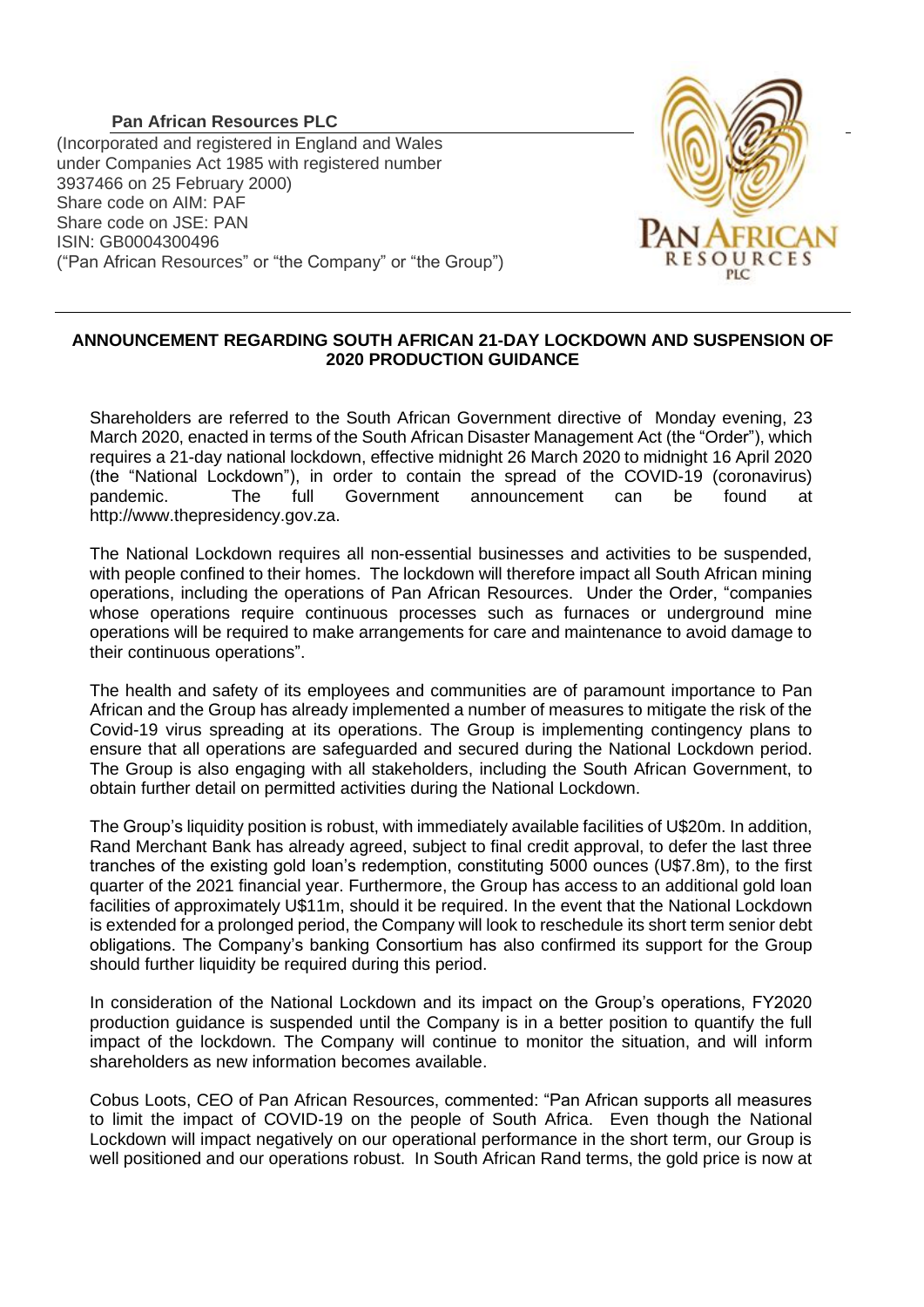a record level, and we look forward to resuming full-scale operations to the benefit of all of our stakeholders as soon as it is possible and safe to do so".

Rosebank

24 March 2020

For further information on Pan African, please visit the Company's website at www.panafricanresources.com